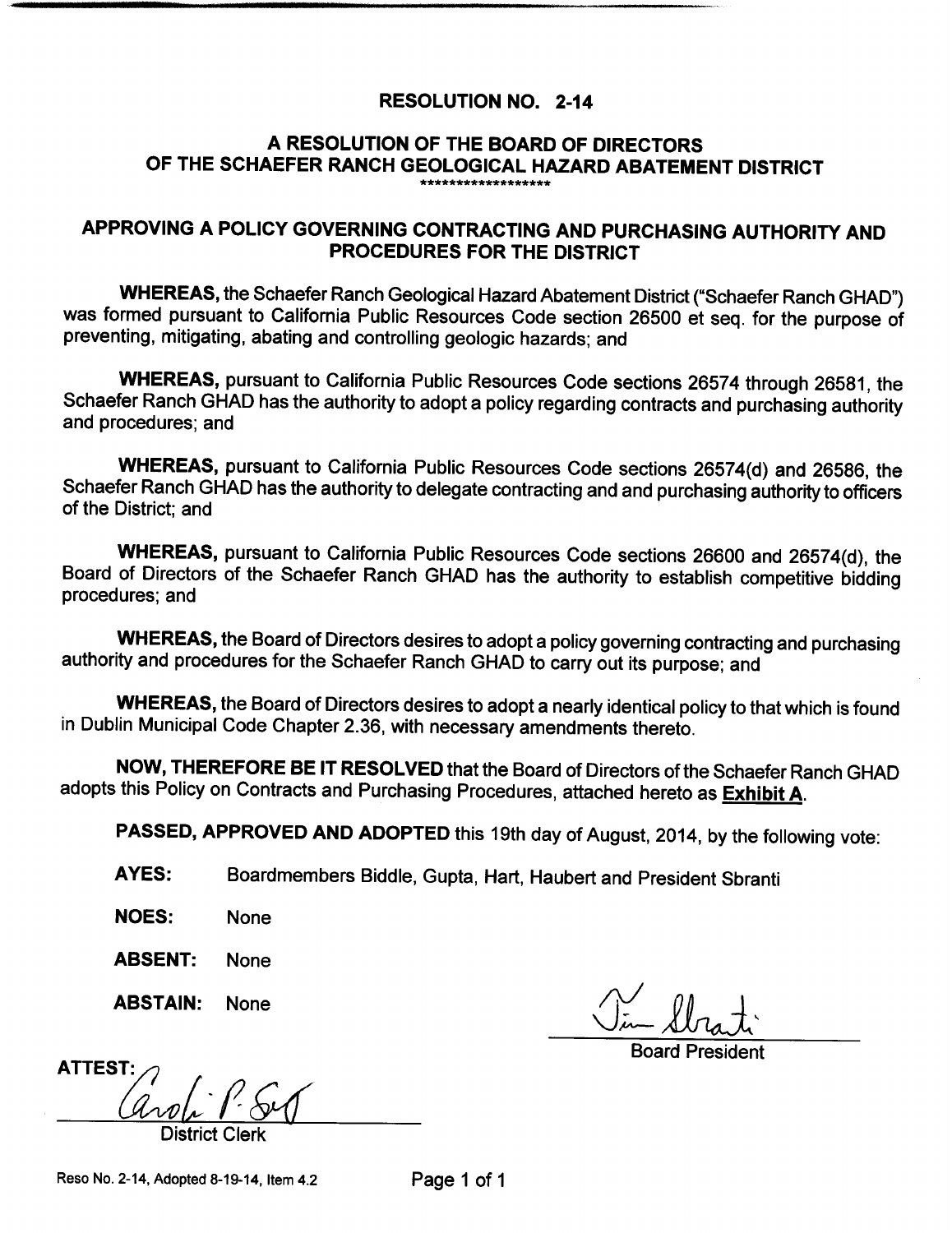EXHIBIT "A" TO RESOLUTION NO. 44

# GHAD Policy on Contracts and Purchasing Procedures

## Sections:

- 1. 010 Adoption of a purchasing system.
- 1. 020 Definitions.
- 1. 030 GHAD Board approval of contracts and

purchases.

- 1. 040 Purchasing Agent designated.
- 1. 050 Purchasing Agent authority for contracts and purchases— Less than forty-five thousand dollars (\$45,000).
- 1. 060 Purchasing award—Factors to be considered for responsiveness and responsibility.
- 1. 070 Contracts and purchases of general services, supplies and equipment—Less than five thousand dollars (\$5,000).
- 1. 080 Contracts and purchases of general services, supplies, and equipment—Greater than or equal to five thousand dollars 5,000) and less than forty-five thousand dollars (\$45,000).
- 1. 090 GHAD Board authority for contracts and purchases—Greater than or equal to forty-five thousand
- dollars (\$45,000)—Competitive bidding.
- 1. 100 Exceptions to competitive bidding.
- 1. 110 Splitting orders prohibited.
- 1. 120 Purchase orders.
- 1. 130 Availability of sufficient funds.
- 1. 140 Inspection and review.
- 1. 150 Surplus supplies and equipment.
- 1. 160 Public projects.

# 1. 010 Adoption of a purchasing system.

A purchasing system is hereby adopted in order to establish efficient procedures for the procurement of services, supplies and equipment at the lowest possible cost commensurate with the level of quality required, to exercise financial control over purchases, and to clearly define authority for the purchasing function.

# 1. 020 Definitions.

For the purposes of this Policy, the words set out in this section shall have the following meanings: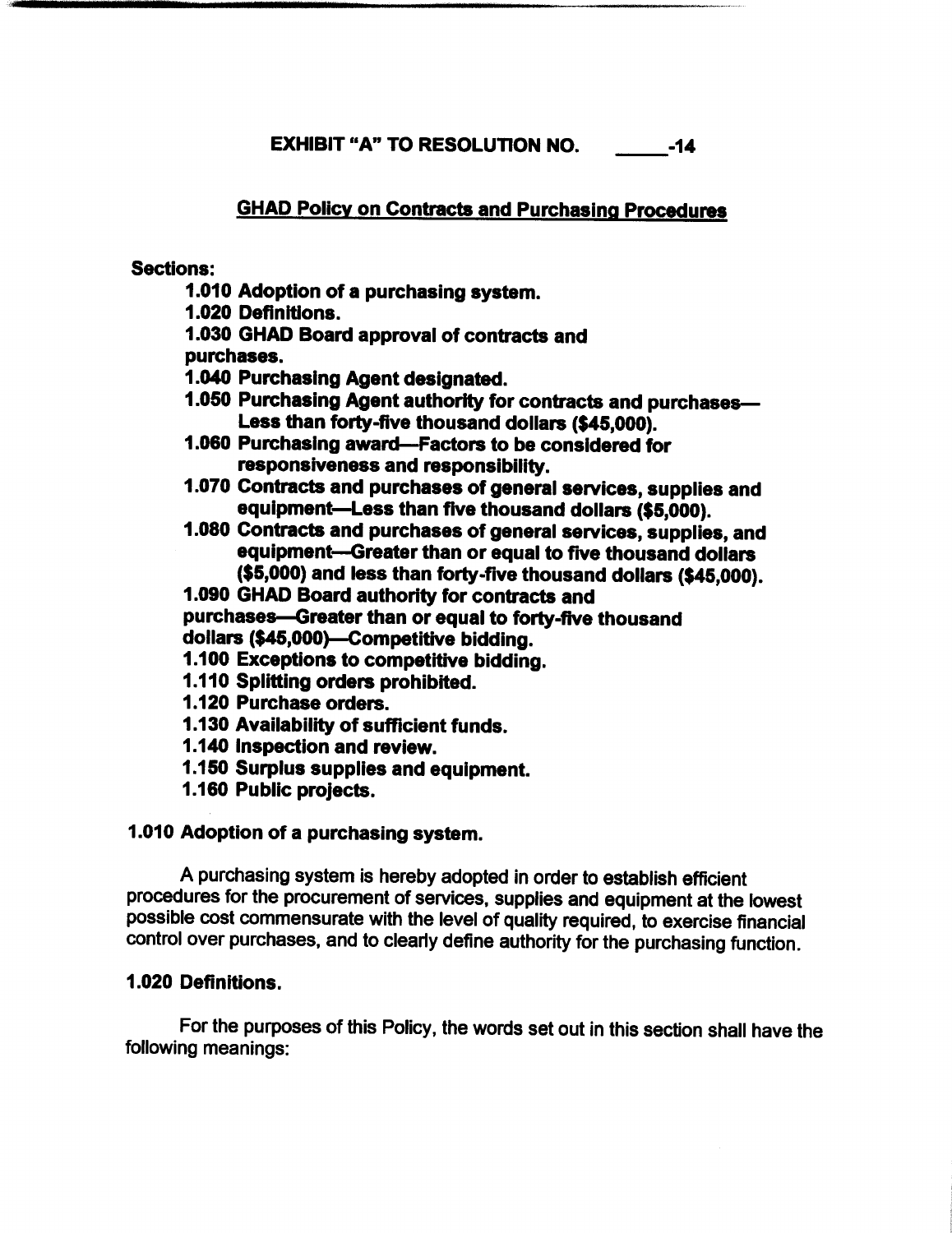A. " GHAD" means the Fallon Village, Schaefer Ranch and Fallon Crossing Geological Hazard Abatement District.

B. " Board" means the GHAD Board of Directors.

C. " Consultant or professional services" means the services rendered by architects, attorneys, engineers, doctors, financial consultants, planning or environmental consultants, investment advisors, bank or trustee officers, and other professional or specialized consultants.

D. " Contract" means any agreement to do or not do a certain thing. For the purposes of this Policy, "contract" and "agreement" are synonymous. The term contract" includes, but is not limited to, a purchase order; a contract for services; an addendum or change order, which means a change or addendum to an executed contract; a letter of agreement; and a memorandum of understanding.

E. " Force account" is a term used by the Uniform Construction Cost Accounting Procedures meaning an account which is used to account for work performed on public projects using internal resources, including but not limited to labor, equipment, materials, supplies, and subcontracts of the public agency.

F. " Emergency" means a sudden, unexpected occurrence that poses a clear and imminent danger, requiring immediate action to prevent or mitigate the loss or impairment of life, health, property, or essential public services. "Emergency" includes such occurrences as fire, flood, earthquake, or other soil or geologic movements and hazards, as well as such occurrences as riot, accident, or sabotage.

G. " General services" means and includes any work performed or services rendered by an independent contractor, with or without the furnishing of materials, including, but not limited to, the following:

1. Maintenance or nonstructural repair of GHAD buildings, structures or improvements which does not require engineering plans, specifications or design, including, but not limited to, unscheduled replacement of broken window panes, fire extinguisher maintenance, minor roof repairs, plumbing, elevator maintenance, custodial services and pest control, etc.;

2. Repair, modification and maintenance of GHAD equipment and software;

3. Cleaning, analysis, testing, moving, removal or disposal (other than by sale) of GHAD supplies and equipment;

4. Replanting, care or maintenance of public grounds, including, but not limited to, maintenance of trees, shrubbery, flowers, and lawns;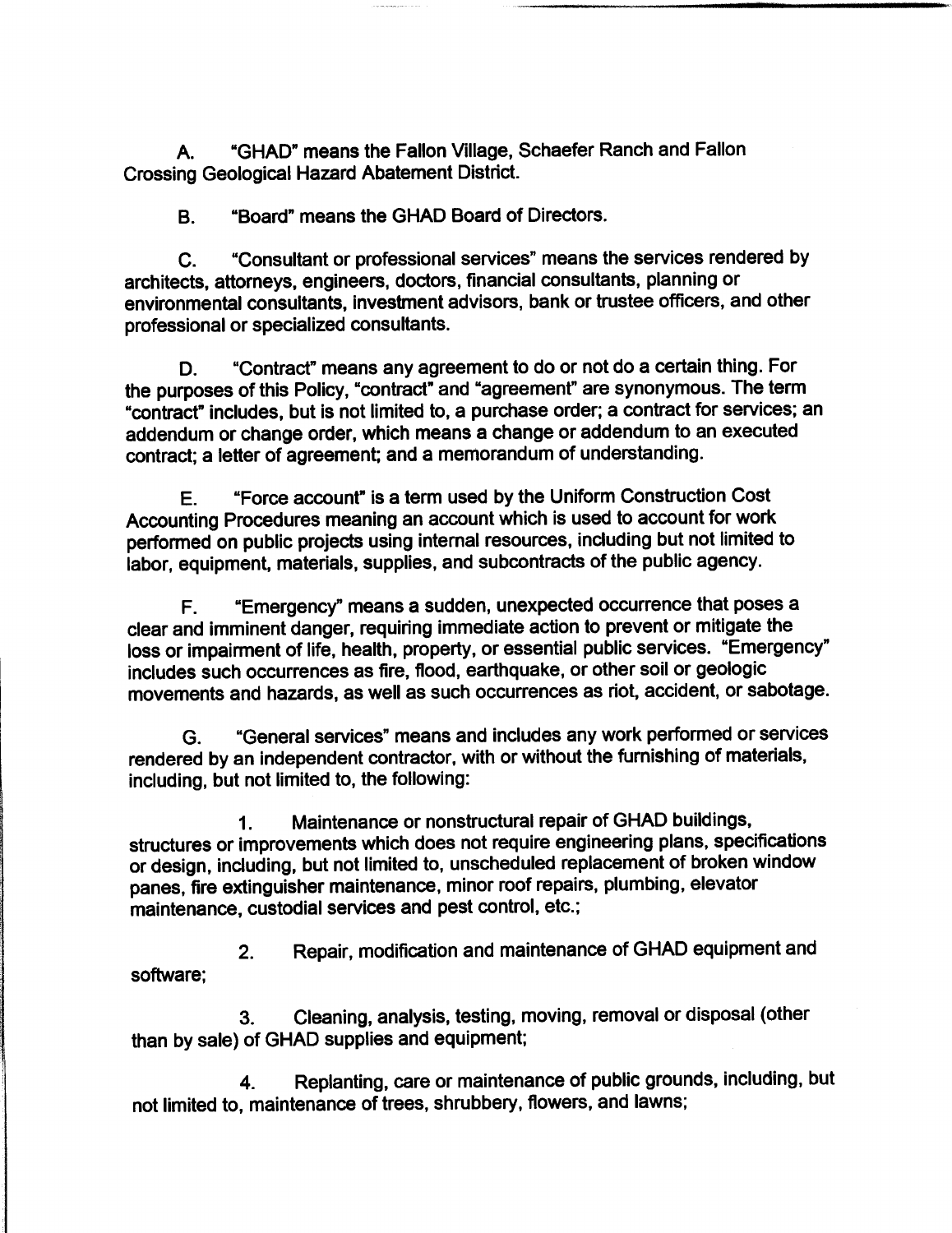5. Providing temporary personnel services;

6. Providing other miscellaneous services to facilitate GHAD operations;

- 7. Licensing software services;
- 8. Leasing or rental of equipment (personal property) for use by the

GHAD;

9. Maintenance of equipment owned or leased by the GHAD.

General services" does not include consultant or professional services, or work associated with a public project.

H. " Goods of a technical nature" means hardware, software, or communications equipment, or any item that is substantially similar to the foregoing as determined by the Purchasing Agent.

I. "Public project" shall have the meaning given that term by California Public Contract Code Section 20161 and the Uniform Construction Cost Accounting Procedures ("UCCAP") set forth in the Uniform Public Construction Cost Account Act ("The Act") and referenced in Section 1. <sup>160</sup> of this Policy.

J. " Supplies and equipment" means and includes tangible goods, supplies, equipment, vehicles, printing, materials, and furniture and furnishings purchased on behalf of the GHAD.

## 1. 030 GHAD Board approval of contracts and purchases.

GHAD Board approval is required for all contracts and purchases unless otherwise specified by this Policy or by another provision of federal or state law.

## 1. 040 Purchasing Agent designated.

The GHAD Manager is designated as Purchasing Agent. The Purchasing Agent may delegate all or a portion of the contracting or purchasing duties to any GHAD staff member. The Purchasing Agent shall have the authority to:

A. Contract for or procure consultant or professional services, general services, supplies and equipment required by the GHAD, in accordance with purchasing procedures outlined in this Policy;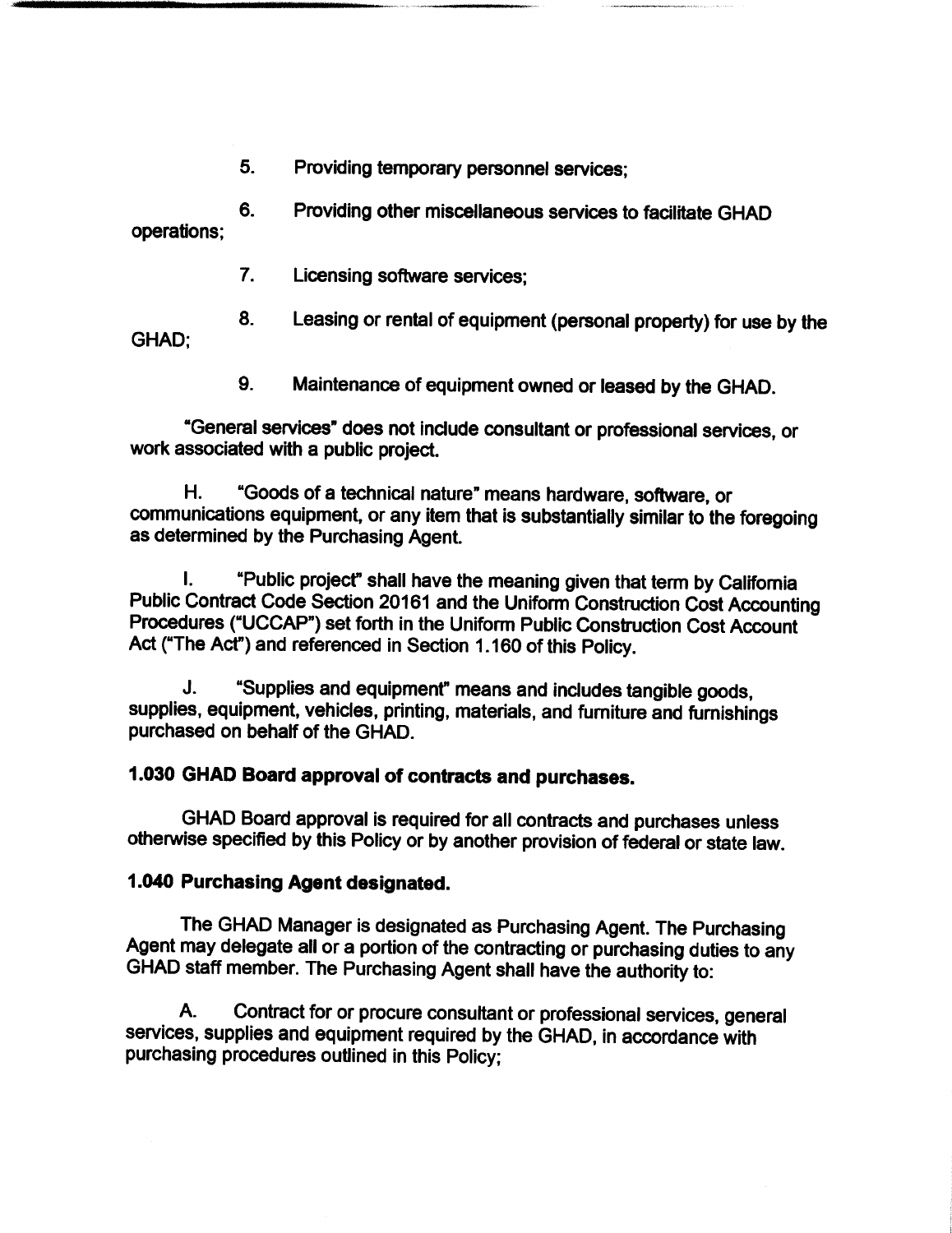B. Negotiate and recommend execution of contracts for the purchase of consultant or professional services, general services, supplies and equipment;

C. Act to procure for the GHAD the necessary quality in consultant or professional services, general services, supplies and equipment at the lowest cost to the GHAD;

D. Prepare and recommend to the GHAD Board revisions and amendments to the purchasing rules;

E. Establish and maintain such forms as are reasonably necessary to the operation of this Policy;

F. Supervise the inspection of all consultant or professional services, general services, supplies and equipment purchased to ensure conformance with specifications;

G. Pursuant to Section 1. 150 of this Policy, arrange the sale or disposal of all supplies and equipment which cannot be used by the GHAD, or which have become unsuitable for GHAD use;

H. Maintain a bidder's list and other records necessary for the efficient acquisition of consultant or professional services, general services, and supplies and equipment;

I. Join with other governmental agencies in joint purchasing endeavors where the purchasing procedures conform to the provisions of this Policy and state law.

# 1. <sup>050</sup> Purchasing Agent authority for contracts and purchases—Less than forty-five thousand dollars (\$45,000).

A. With the exception of public projects as defined in Section 1. 020 of this Policy, the Purchasing Agent is authorized to enter into a contract on behalf of the GHAD and approve a purchase by the GHAD without the prior approval of the GHAD Board, so long as the contract or purchase satisfies the following conditions:

1. The total cost is less than forty-five thousand dollars (\$45,000);

2. The monies have been appropriated; and

3. The contract or purchase is for consultant or professional services, general services, or supplies and equipment.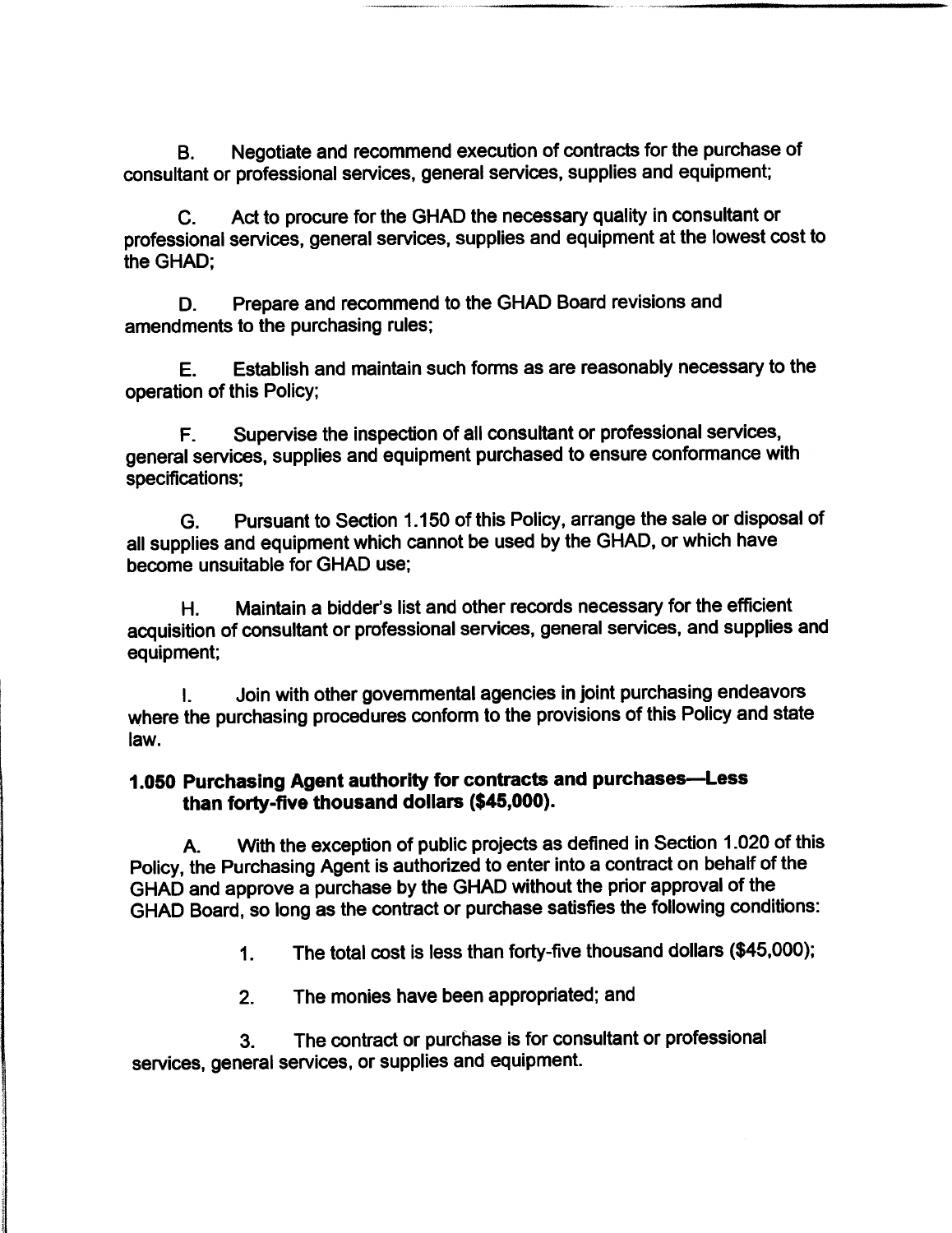B. In an emergency the Purchasing Agent may authorize the expenditure of any unencumbered monies in the emergency reserve fund, notwithstanding the fact that such monies may not have been appropriated for such purpose, to the extent that said emergency funds have not been appropriated or are otherwise unavailable therefor.

## 1. 060 Purchasing award—Factors to be considered for responsiveness and responsibility.

The following factors shall be considered in determining the responsiveness of potential contracts and purchases and the responsibility of vendors and bidders in accordance with applicable law:

A. The amount of the contract or the purchase price;

B. The ability, capacity and skill of the bidder or vendor to perform the contract or provide the service required;

C. The ability of the bidder or vendor to perform the contract or provide the service promptly, or within the time specified, without delay or interference;

D. The reputation and experience of the bidder or vendor;

E. The previous experience of the GHAD with the bidder or vendor;

F. The previous and existing compliance by the bidder or vendor with the laws and ordinances;

G. The sufficiency of the bidder's or vendor's financial resources and ability to perform the contract or provide the service;

H. The quality, availability, and adaptability of the supplies or contractual services to the particular use required;

I. The ability of the bidder or vendor to provide future maintenance and service for the subject of the contract or purchase;

J. The purchase of supplies, whenever feasible, containing the highest amount of postconsumer and recovered materials practicable. In all cases, these products must meet reasonable performance standards, and be readily available at a competitive price. In addition, all equipment bought, leased or rented shall, wherever feasible, be compatible with the use of other recycled products purchased by the GHAD;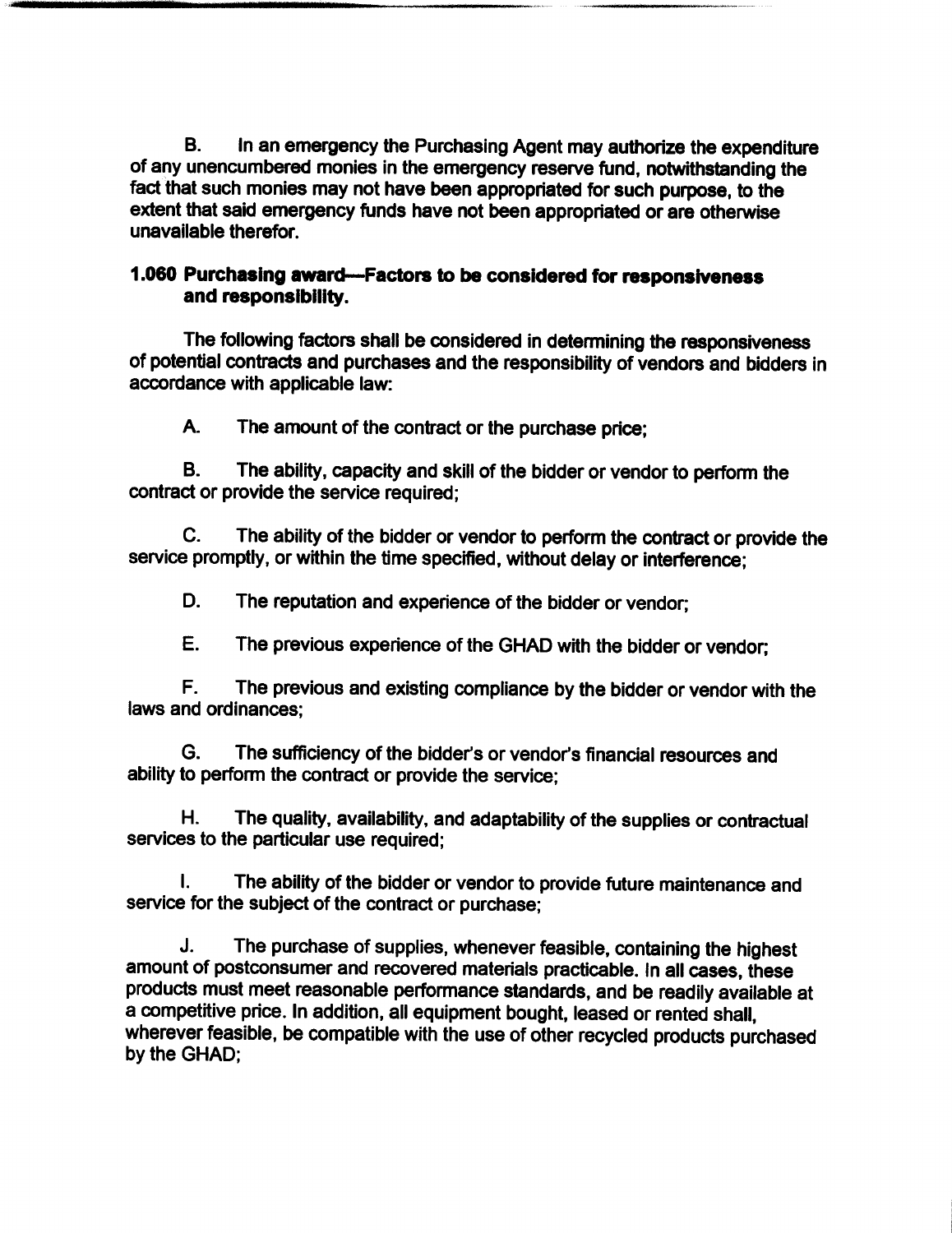K. Compliance with any administrative policies referencing "green fleet" purchasing procedures;

L. In the event that two (2) or more potential contracts or bids are received from responsible bidders or vendors for the same total amount or unit price, quality and service being equal, preference shall be given to the local vendor, or the GHAD Board may accept the lowest bid made by negotiation with the tie bidders and the Purchasing Agent.

## 1. 070 Contracts and purchases of general services, supplies and equipment—Less than five thousand dollars (\$5,000).

For purchases of general services or supplies and equipment of less than five thousand dollars (\$5,000), informal quotations should be obtained, but are not required. Comparative pricing is expected to secure the lowest price. Negotiated pricing is allowed and GHAD staff are strongly encouraged to solicit quotations from Dublin-based businesses.

## 1. 080 Contracts and purchases of general services, supplies, and equipment—Greater than or equal to five thousand dollars 5,000) and less than forty-five thousand dollars (\$45,000).

A. Purchases of general services, supplies and equipment greater than or equal to five thousand dollars (\$5,000) and less than forty-five thousand dollars 45,000) shall, whenever possible, be based on at least three (3) quotations. For purchases greater than or equal to five thousand dollars (\$5,000) and less than ten thousand dollars (\$ 10,000), the quotations may be verbal or written. For purchases greater than or equal to ten thousand dollars (\$ 10,000) and less than forty-five thousand dollars (\$45,000), the quotations shall be in writing, which writings may include facsimile and electronic mail transmissions. Quotations with the required documentation shall be submitted to the GHAD Treasurer for approval by the Purchasing Agent. Negotiated pricing is allowed and departments are strongly encouraged to solicit quotations from city of Dublin-based businesses. The purchase of any general services, supplies and equipment greater than or equal to five thousand dollars (\$5,000) and less than forty-five thousand dollars (\$45,000) shall be consistent with the factors stated in Section 1. 060 of this Policy and shall be made from the vendor that submits the lowest total cost.

B. At the discretion of the Purchasing Agent, the competitive bidding procedure set forth in Section 1. 090 of this Policy may be used for any acquisition of general services, supplies and equipment, regardless of the value.

# 1. 090 GHAD Board authority for contracts and purchases greater than or equal to forty-five thousand dollars (\$45,000) competitive bidding.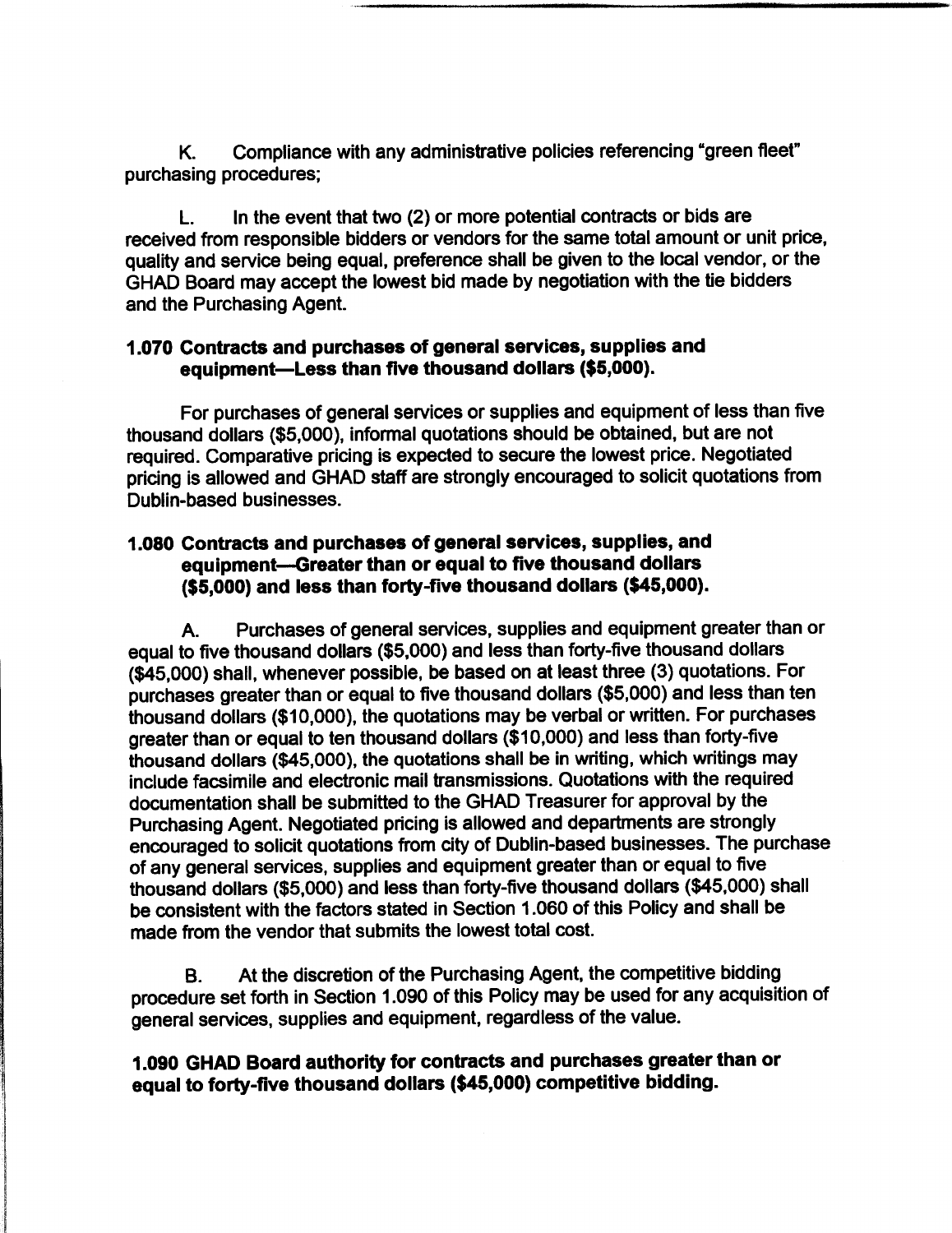GHAD Board approval shall be required to authorize the contract for or purchase of any consultant or professional services, general services or supplies and equipment with a cost greater than or equal to forty-five thousand dollars 45,000).

GHAD Board authorization for purchases of general services and supplies and equipment with a cost greater than or equal to forty-five thousand dollars 45,000) shall comply with the competitive bidding procedure set forth in this section, except as provided in Section 1. 100 of this Policy. Bids should be obtained from one (1) or more vendors located within Dublin whenever possible.

A. Notices inviting bids shall include a general description of the services and/or articles to be purchased or sold, where bid blanks and specifications may be obtained, the time and place for bid openings, and whether a bid deposit or bond and a faithful performance bond will be required.

B. Notices inviting bids shall be posted in at least three (3) public places in the GHAD that have been designated by ordinance as the place for posting public notices, at least fourteen ( 14) calendar days before the date of opening the bids.

C. The Purchasing Agent shall also solicit sealed bids from all responsible prospective suppliers whose names are on the bidder's list and may advertise the notice inviting bids in applicable publications and websites readily accessible to the public.

D. When deemed necessary by the Purchasing Agent or GHAD Board, any bidder may be required to submit a bid deposit or bond in an amount determined by the Purchasing Agent or GHAD Board. A successful bidder( and his surety, if a bond is furnished) shall be liable for any damages upon the bidder's failure to enter into a contract with the GHAD or upon the bidder's failure to perform in accordance with the tenor of his or her bid.

E. When deemed necessary by the Purchasing Agent or GHAD Board, any person or entity entering into a contract with the GHAD may be required to furnish a faithful performance deposit or bond in an amount determined by the Purchasing Agent or GHAD Board.

F. Bids shall be opened in public at the time and place stated in the public notices. A tabulation of all bids received shall be open for public inspection during regular business hours for a period of not less than thirty (30) calendar days after the bid opening.

G. At its discretion, the GHAD Board may reject all bids presented and readvertise for bids.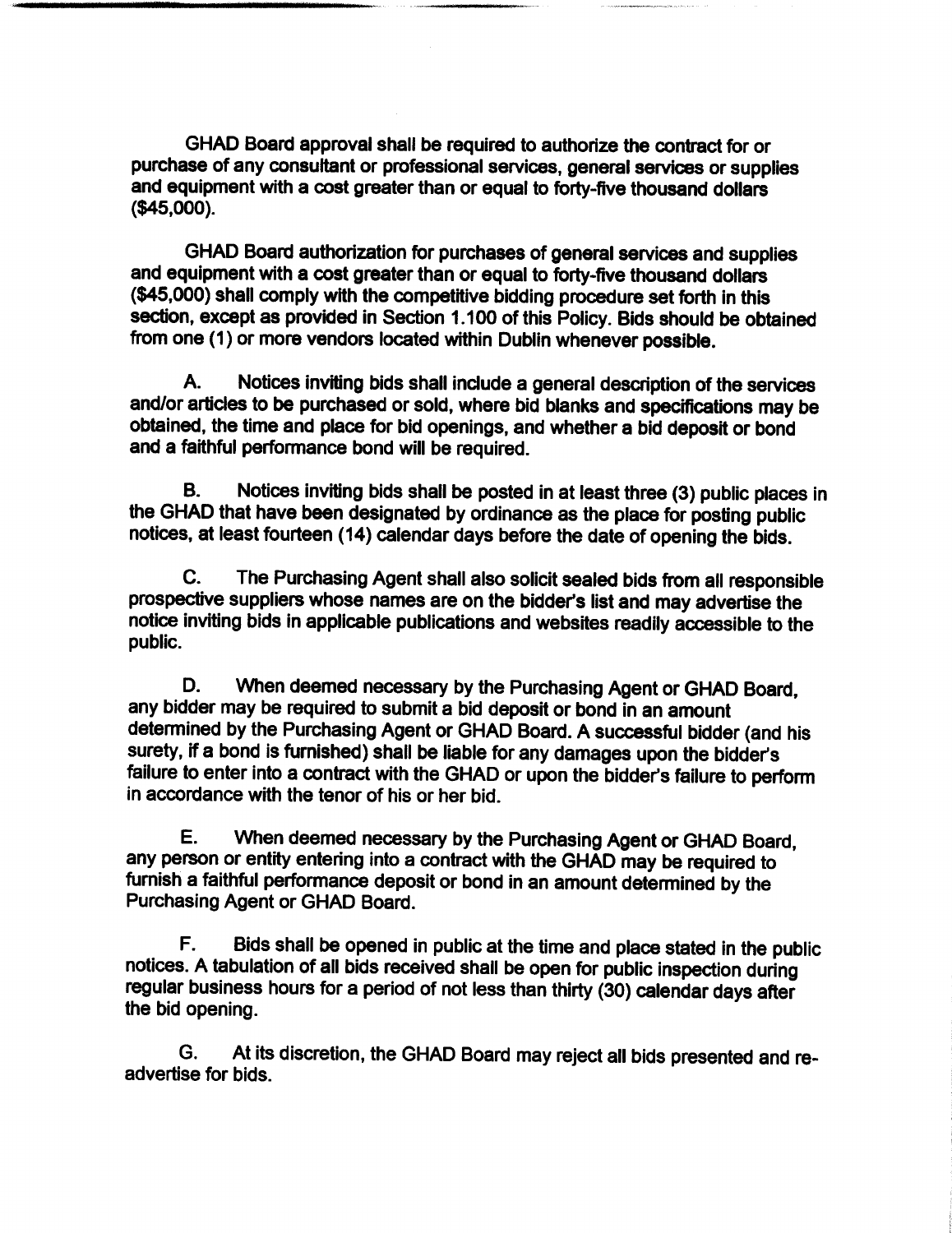H. Contracts shall be awarded by the GHAD Board to the lowest responsive, responsible bidder, except as otherwise provided herein.

I. If two (2) or more bids received from responsible bidders are for the same total amount or unit price, quality and service being equal, preference shall be given to the local vendor, or the GHAD Board may accept the lowest bid made by negotiation with the tie bidders and the Purchasing Agent at the time of the bid opening.

## 1. 100 Exceptions to competitive bidding.

A. Contracts or purchases involving the acquisition of consultant or professional services are exempt from competitive bidding; however, the procurement of such services shall be subject to the following:

1. Contracts or purchases involving the acquisition of consultant or professional services greater than or equal to forty-five thousand dollars (\$45,000) will require GHAD Board approval.

2. With respect to contracts for or procurement of professional services from private architectural, landscape architectural, engineering, environmental, land surveying, or construction project management firms, the Purchasing Agent shall establish administrative procedures to assure that such services are engaged on the basis of demonstrated competence and qualifications for the types of services to be performed and at fair and reasonable prices in compliance with Government Code Section 4526 or its successor.

3. The Purchasing Agent may utilize a request for quotation or request for proposal, to ensure the services are matched with the needs of the GHAD.

B. Any request for an exception under this subsection shall identify the nature of the contract or purchase, amount of the contract or purchase, and the reasons why competitive bidding is not feasible and shall be subject to GHAD Board approval. The provisions of Section 1. 090 of this Policy subject to GHAD Board approval shall not apply to the following:

1. Where the GHAD's requirements can be met solely by a single patented article or process;

2. Situations where no bids have been received following bid announcements conducted pursuant to the provisions of this Policy;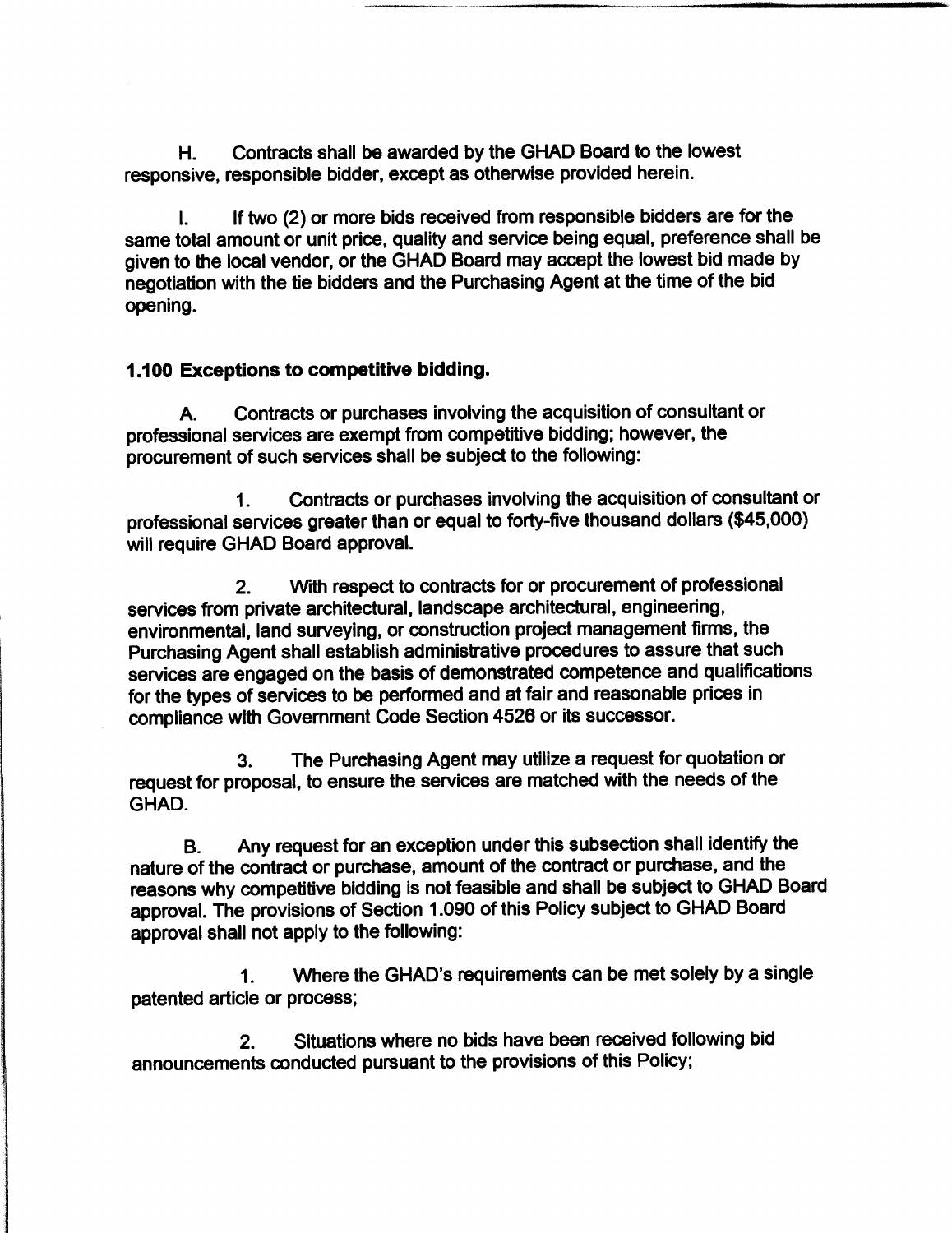3. When an emergency requires that an order be placed with the nearest source of supply;

4. When a contract or purchase involves goods of a technical nature, where it would be difficult for a vendor to bid on a standard set of specifications, and the Purchasing Agent undertakes a thorough review of known products and a comparison of features which would most closely meet the GHAD's needs at the lowest cost;

5. Public projects, pursuant to Section 1. 160;

## 1. 110 Splitting orders prohibited.

The purchasing dollar limits set forth in this Policy are determined on a per order basis. It is unlawful to split or separate into smaller orders the contract or purchase of general services, supplies and equipment for the purpose of evading the competitive bidding provisions of this Policy.

#### 1. 120 Purchase orders.

Purchases greater than or equal to five thousand dollars (\$5,000) shall be documented by purchase orders prepared by the Purchasing Agent in accordance with adopted administrative policies.

#### 1. 130 Availability of sufficient funds.

No purchase shall be transacted until it has been ascertained that the GHAD has a sufficient appropriated balance in excess of all unpaid obligations to defray the amount of such purchase.

## 1. 140 Inspection and review.

The Purchasing Agent shall require the inspection of supplies and equipment delivered, and contractual services performed, to determine their conformance with the specifications and requirements set forth in the purchase order or contract.

#### 1. 150 Surplus supplies and equipment.

The Purchasing Agent shall establish administrative procedures for GHAD staff to report all supplies and equipment which are no longer used or which have become obsolete or worn out. The Purchasing Agent shall have the authority to sell, trade, exchange, dispose of, discard or destroy all said supplies and equipment. Such sales may be made by auction, negotiated sale, or otherwise, after receiving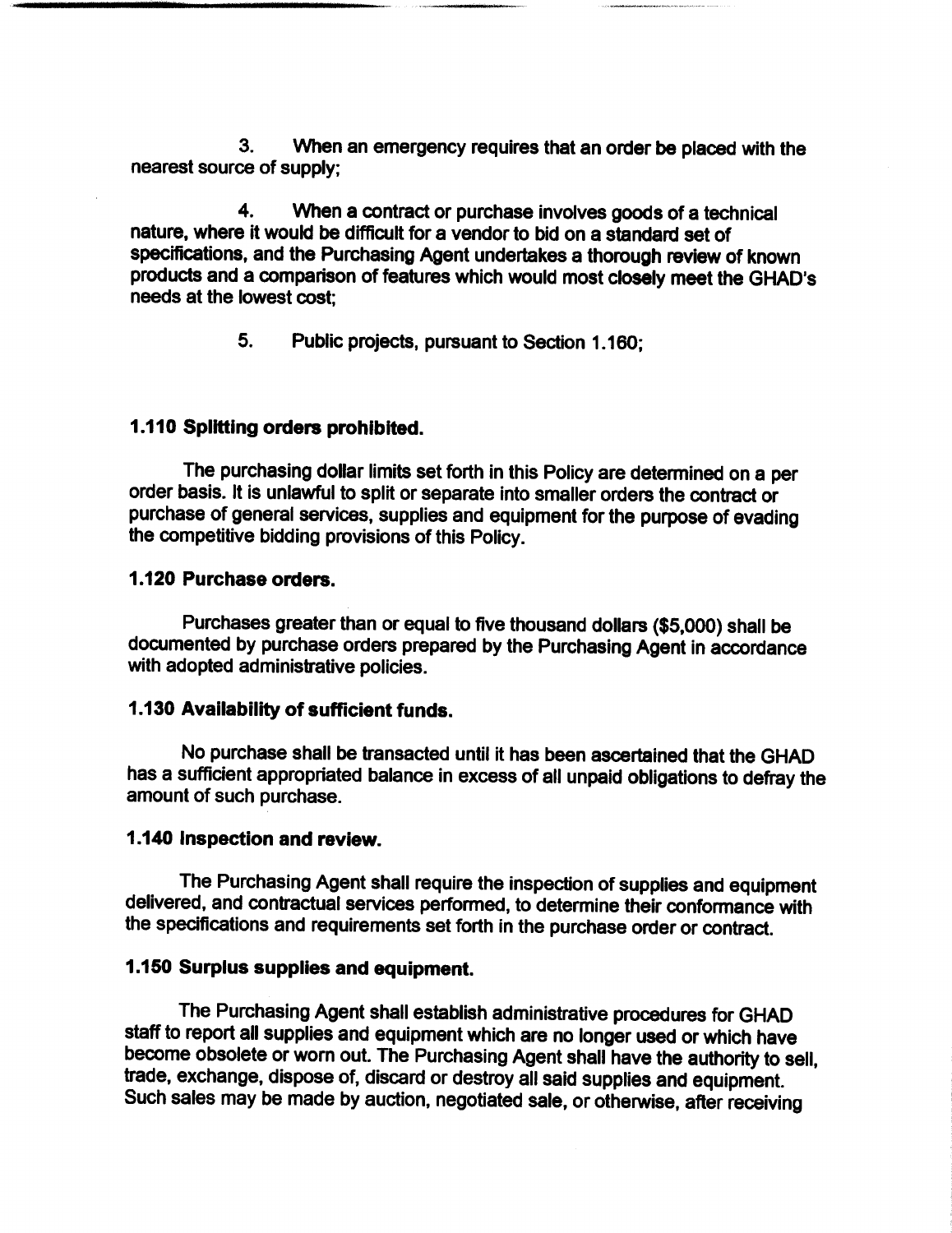bids or proposals that provide the maximum return to the GHAD, as determined by the Purchasing Agent.

The Purchasing Agent shall have the authority to recommend to the GHAD Board surplus supplies and equipment for donation, which donation shall be subject to GHAD Board approval upon making the appropriate findings, including the requisite public purpose for such donation.

At such times as determined by the Purchasing Agent, but at least annually, reports shall be prepared and submitted to the GHAD Manager showing the disposition of surplus supplies and equipment. The report shall contain itemized information on the disposition of any item that had a purchase cost in excess of the capitalization threshold established by the GHAD Manager or his or her designee for inclusion as an asset in the GHAD financial records.

#### 1. 160 Public projects.

Public projects as defined by the Uniform Public Construction Cost Accounting Act (Section 22000 et seq. of the California Public Contract Code) shall follow the purchasing procedures as set forth in Section 22032 et seq. of the Public Contract Code.

A. The purchase or contract for public projects less than forty-five thousand dollars (\$45,000) may be performed by the employees of a public agency by force account, by negotiated contract, or by purchase order( Public Contract Code Section 22032).

B. The purchase or contract for public projects less than one hundred thousand dollars (\$ 100,000) may be let to contract by informal procedures as set forth in Section 22032 et seq. of the Public Contract Code.

1. A list of contractors shall be developed and maintained in accordance with the provisions of Section 22034 of the Public Contract Code and criteria promulgated from time to time by the California Uniform Construction Cost Accounting Commission.

2. Where a public project is to be performed, a notice inviting informal bids shall be mailed to all contractors for the category of work to be bid, as shown on the list developed in accordance with this section, and to all construction trade journals as specified by the California Uniform Construction Cost Accounting Commission in accordance with Section 22036 of the Public Contract Code. Additional contractors and/or construction trade journals may be notified; provided, however: